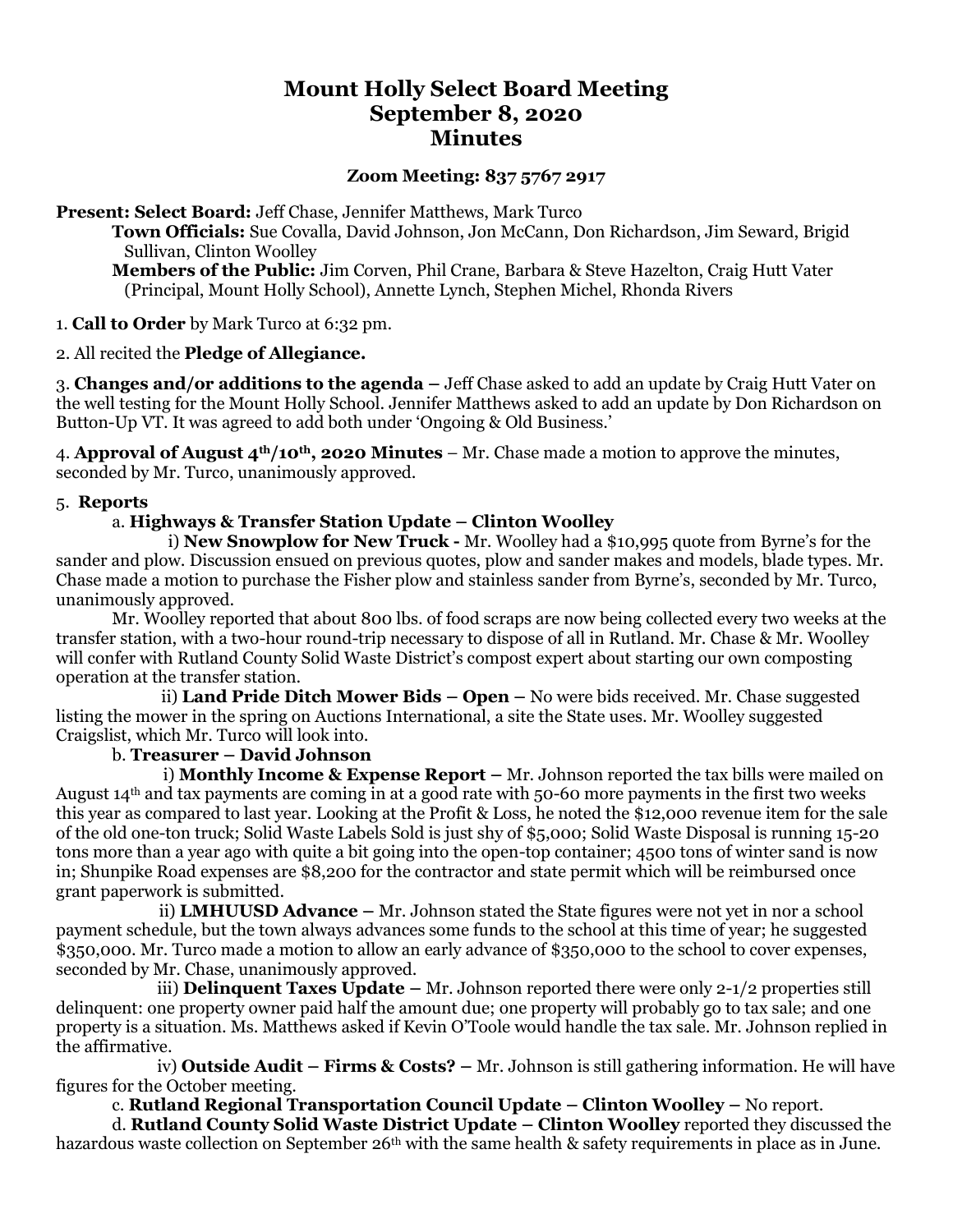e. **Mount Holly Planning Commission: Town Plan Revisions Update – Jim Seward** reported the Planning Commission had started to work on rewriting the Town Plan and that the process was going better than expected.

#### 6. **New Business**

a. **Mount Holly Conservation Commission Appointments –** Ms. Matthews noted that last month the Select Board had created the new Conservation Commission to be comprised of five members. Ms. Matthews reported that nine Letters of Interest were received from community members. After a brief discussion, it was decided to discuss the Letters of Interest in executive session. Ms. Matthews thanked all those who were interested in the positions. She noted the breadth of experience and knowledge that was being offered to the Town of Mount Holly by a very diverse group of applicants. She thanked them all for their interest and for their willingness to devote some of their time and talents to the community in order to help protect what we all so value here.

b. **Municipal Planning Grant (MPG) –** Jon McCann reported the Rutland Regional Planning Commission had alerted the Planning Commission to the MPG as a possible funding source for help with the town plan revisions. The Planning Commission discussed various options and decided that pursuing the grant to update the natural resources inventory would be very helpful, particularly in regards to land use planning. Discussion ensued on who should take the lead on the grant. Ms. Matthews made a motion for the Select Board to move forward with applying for the Municipal Planning Grant in order to update the natural resources inventory, seconded by Mr. Chase, unanimously approved.

c. **EAB Grant –** Mr. Chase noted that the Emerald Ash Borer would eventually come to Mount Holly. He came across this \$5-15,000 grant program to help municipalities manage their ash trees. He spoke with Mr. Woolley and decided that the removal of a group of ash trees along Belmont Road was most pressing with removal costs at \$5,000 and road crew labor to move and chip the downed trees as the match. There would need to be a plan to replace the trees and a tree inventory of the roadside ash trees to start. Mr. Turco made a motion to apply for the EAB grant, seconded by Ms. Matthews, unanimously approved.

d. **SFY21 Municipal Highway & Stormwater Mitigation Grant Program –** Mr. Chase reported on a grant available through VTrans for large projects of \$250,000 or more. He and Mr. Woolley discussed the first culvert on Sawyer Hill Road; the bottom of the culvert is rotted out. The grant covers 80% of the project costs with a 20% local match. The project completion date is 2022. Discussion ensued on other possible projects and municipal funds available. Mr. Chase made a motion to apply for the FY21 Municipal Highway and Stormwater Mitigation Grant, seconded by Mr. Turco, unanimously approved.

e. **Town Clerk Fees (24 V.S.A. § 1179) –** Ms. Matthews read from the State Statue which requires within 30 days of the close of the fiscal year, the town clerk "to disclose to the public the total amount of fees received as part of his or her compensation during the fiscal year preceding." Ms. Matthews noted those fees for the fiscal year ending June 30, 2020 were \$20, 876.70 in addition to a salary of about \$37,000. Ms. Matthews noted that clerks can receive a salary in lieu of fees and the town then receives the fees. She asked what the agreement was with Sue around fees, as the fees and salary amounts were quite substantial and some fees might be used to cover Administrative Officer costs. Mr. Turco said he did not know. Sue Covalla stated she had been here almost 38 years and the fees go to her; that's the way it's always been. David Johnson said the same. Ms. Matthews said she thought it would be a good idea to have a job description which also spelled out the fee agreement. Mr. Turco said he would talk with older Select Board members about this.

f. **Designate VT League of Cities & Towns Annual Business Meeting Delegate –** Mr. Turco will serve as the delegate.

g. **Fall/Winter Transfer Station Hours with Start Date of October \_\_\_ ? –** It was agreed that September 30<sup>th</sup> would be the last Wednesday and October  $4<sup>th</sup>$  would be the first Sunday.

h. **Other –** Ms. Matthews asked if anyone knew why and who put up a No Swimming sign at Star Lake, as the decision to do so is to only be made by the State or the Select Board. Mr. Turco said due to the dead fish and possible contaminants, he made the decision to put the sign up.

#### 7. **Ongoing & Old Business**

a. **Local Hazard Mitigation Plan Report –** Mr. Chase reported that he, Russ Garrow, Clinton Woolley and Jon McCann had been working with Steffanie Bourque from Rutland Regional Planning Commission on the plan, which is required by the State. The group has worked through the first five sections of the plan, with the fifth section addressing the highest risks: flooding, ice, snow, wind and drought. Any comments on the plan can be sent to Mr. Chase until the close of the comment period on September 16th. Ms.